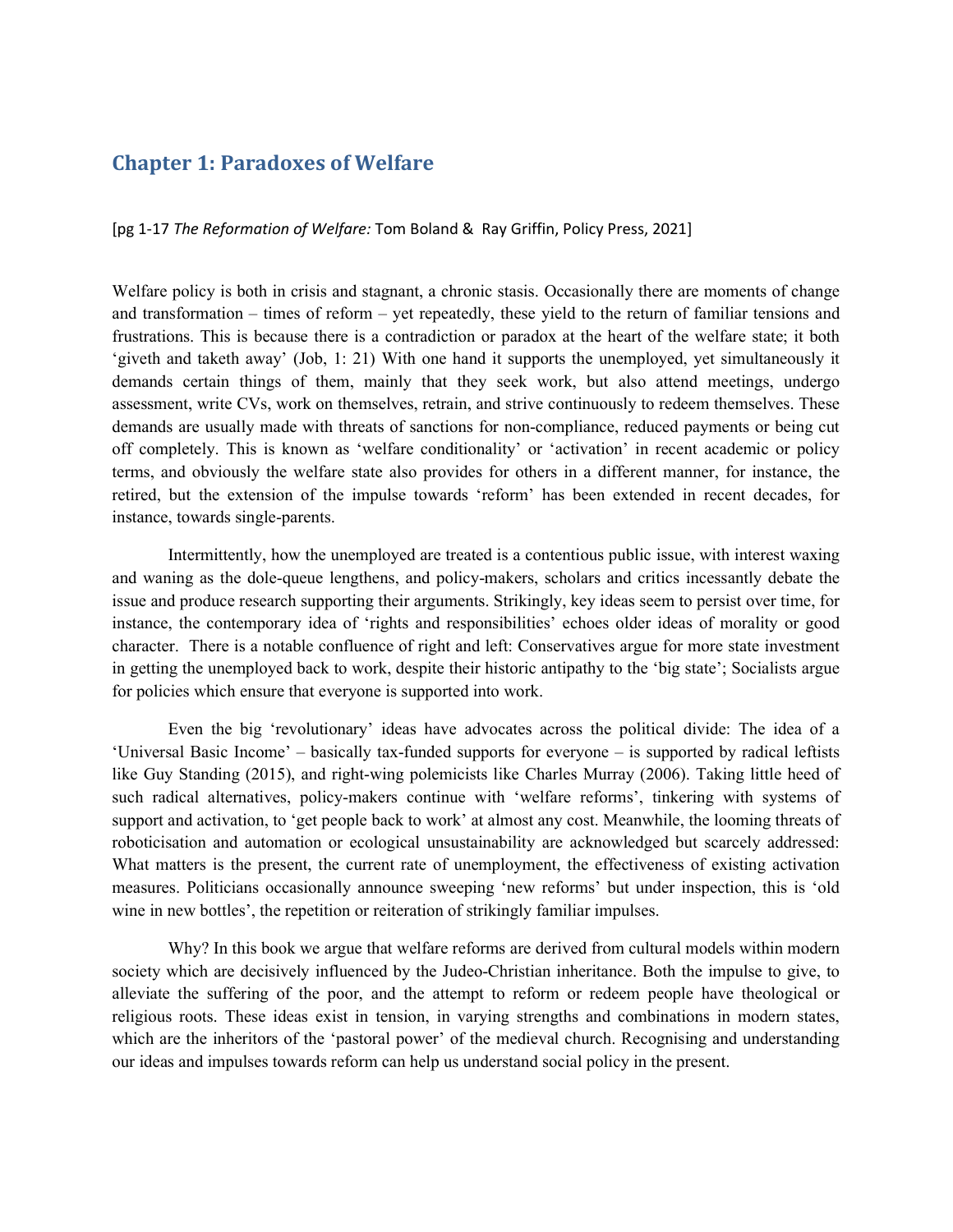Herein, we will explore unemployment, work, careers, jobseeking, CVs and more, through strange yet familiar religious ideas – purgatory, vocation, providence, confession, pilgrimage and so forth. This is not an exercise in obscurity – theological or historical expertise is not needed to read this book – but a matter of reflexivity, of recognising the presence of half-forgotten ideas at the heart of how we think about the world, both at the micro and macro level – individual life and the wider world. Of course, there are many intellectual inheritances, beyond the theological, but these are perhaps the most neglected, due to modern claims to live in a 'secular' world or a 'post-religious' society. Ironically, the claim to have gone beyond superstition is an idea rooted in theology, the rejection of tradition or iconoclasm – literally the breaking of idols – is a constantly retold story in the West. Our work here is neither for nor against religion nor does it suggest we should 'believe' in anything. Rather, it attempts to recover an awareness of how certain ideas, cultural models and attitudes towards life are derived from religion and shape our lives and institutions, most particularly welfare policy and unemployment.

## Our Approach

Our approach is best described as 'Archaic Anthropology' – an attempt to 'historicise the present' – to recognise the presence of the past in the present. These initially incongruous terms, archaic and anthropology are combined to provoke a rethinking of modern phenomena, to cultivate a sense of the contingency and historicity of everyday society, not of secret origins or underlying structures, but to restore a long-term perspective on state, society, economy and culture, things hidden in plain sight. Archaic in its original, Greek sense of 'arche' means central and persistent ideas rather than the contemporary image of lost fragments of the ancient world. Anthropology entails participation and observation; an 'ethnography' of our shared experience. Our work draws on almost a decade of ethnographic engagement in the curious world of unemployment, interviews with the unemployed, explorations of welfare offices, media discourses, policy making, policy submissions, statistics, jobseeking advice and digital platforms, there is no scientific white-coat which separates us neatly from our data. These explorations are then illuminated by the 'genealogical' method of Nietzsche, Weber and Foucault, who challenge us to recognise the 'historicity' of things and ideas that appear to have no history – key ideas like choice or work or selfhood.

 This method does not mean searching for 'origins', but recognising our deep entanglement in history, and that therefore religious ideas have shaped supposedly secular modern phenomena; even economic categories like unemployment, welfare or the labour market. Nietzsche suggested that even though 'God is dead, and we have killed him' religious ideas permeate our contemporary morality and attitudes towards suffering. Weber reveals how religious ethics inform our contemporary economic practices – most famously, the Protestant work-ethic provides the 'spirit of capitalism'. Foucault's studies of governmental power illuminate the welfare state as an echo of pastoral power of the church over its flock. Agamben identified how the economy and the state are interpreted as providential mechanisms within modernity, imprinting a theological model despite secularisation. Taken together, these theorists provide an approach to history which allows us to recognise how official policy-speak and academic scholarship create the very things they seek to describe.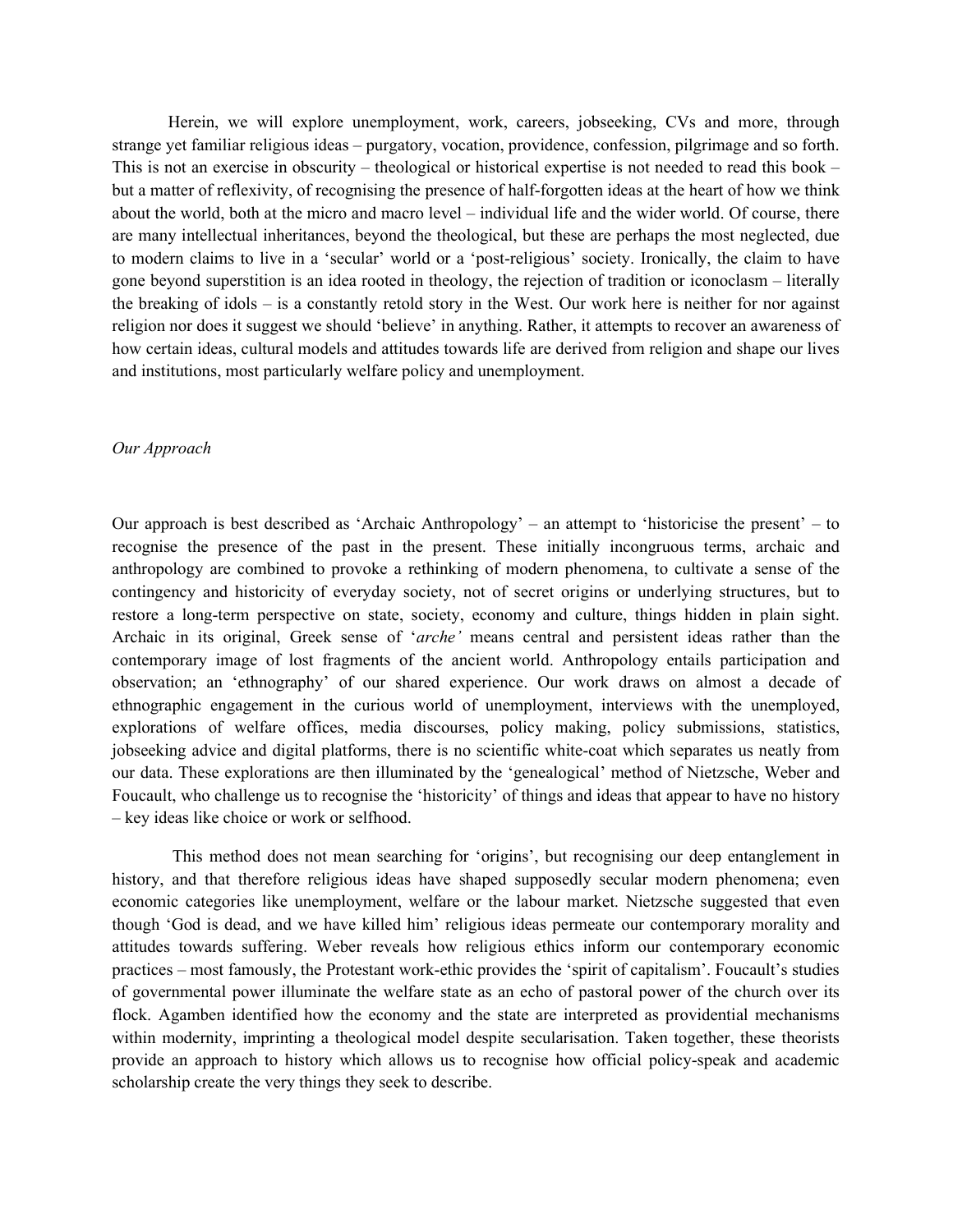Reader beware! This book is not a history of the welfare state or unemployment, nor a contribution to policy, nor a detailed case-study of contemporary experiences of jobseekers. Nor is it an excoriating critique of neo-liberal ideology and the contemporary 'dismantling of the welfare state'; it will not suddenly awaken policy-makers or politicians to the futility or cruelty of their policies, nor inspire resistance or prompt revolution. Nor does it propose any new solution to the intractable problems of welfare. Such-like books already exist, some of which are reviewed herein. Instead, this book is a call to recognise the presence of history in the present, how religious ideas animate the contemporary world. Such a reflexive and philosophical undertaking is open to any reader, specialist or otherwise, who is open to considering that their ideas may be derived from society, from history, and often in uncomfortable ways – and that even critics may have common-ground with their opponents. Recognising the persistence of history, especially our disavowed religious inheritance is vital to understanding why perennial problems seem so intractable and offers a clue as to why utilitarian policy solutions do not fix society. Work and welfare are more foundational, perhaps even primordial to Western lives than is commonly imagined.

 Most critics of welfare insist that the capacity to contest widely accepted definitions of how the world works are important political tools, and any historical approach asserts that the world was not always thus, and might be remade. Certainly, our approach joins them in rejecting trite generalisations about the inevitability of certain political and social arrangements. An alternative and less comforting implication is that we can only think at all by using historically inherited ideas, and therefore, thinking differently is difficult indeed. Importantly, composing alternative histories or launching critiques or gathering anthropological evidence are practices with a long intellectual history. Rather than changing the world, we emphasise understanding our culture and society, with the acknowledgement that how we think about our world matters. Recognising neglected historical influences on the present and the tensions and contradictions within them is a crucial precursor to trying to think anew, indeed another meaning of 'radicalism' is returning to roots.

#### The new trials of Job

Recent times have seen the emergence of the neologism 'Jobseeker', basically meaning 'the unemployed'. Words may seem like mere labels for an unchanging economic 'reality', yet, the terms used to describe something shape it. Indeed, 'unemployed' is derived from the statistical category of 'unemployment' which emerged in the late nineteenth century, as states began to keep national records of the numbers claiming poor-relief (Burnett, 2002, Walters, 2000). This implied that not having work was a temporary economic situation, in contrast to medieval categories of 'pauper' or 'poor' which indicated a permanent state – or terms like 'idler' or 'vagabond' which implied immorality or even criminality (Mollat, 1986).

 While the term 'unemployed' evokes the gathering of individuals together into a society-wide category of unemployment, 'Jobseeker' envisages a person as a single economic unit. They are imagined as an active participant in the labour market, searching for opportunities, investing in their skills; an entrepreneur selling their labour to employers. Yet, simultaneously, they are unemployed, dependent on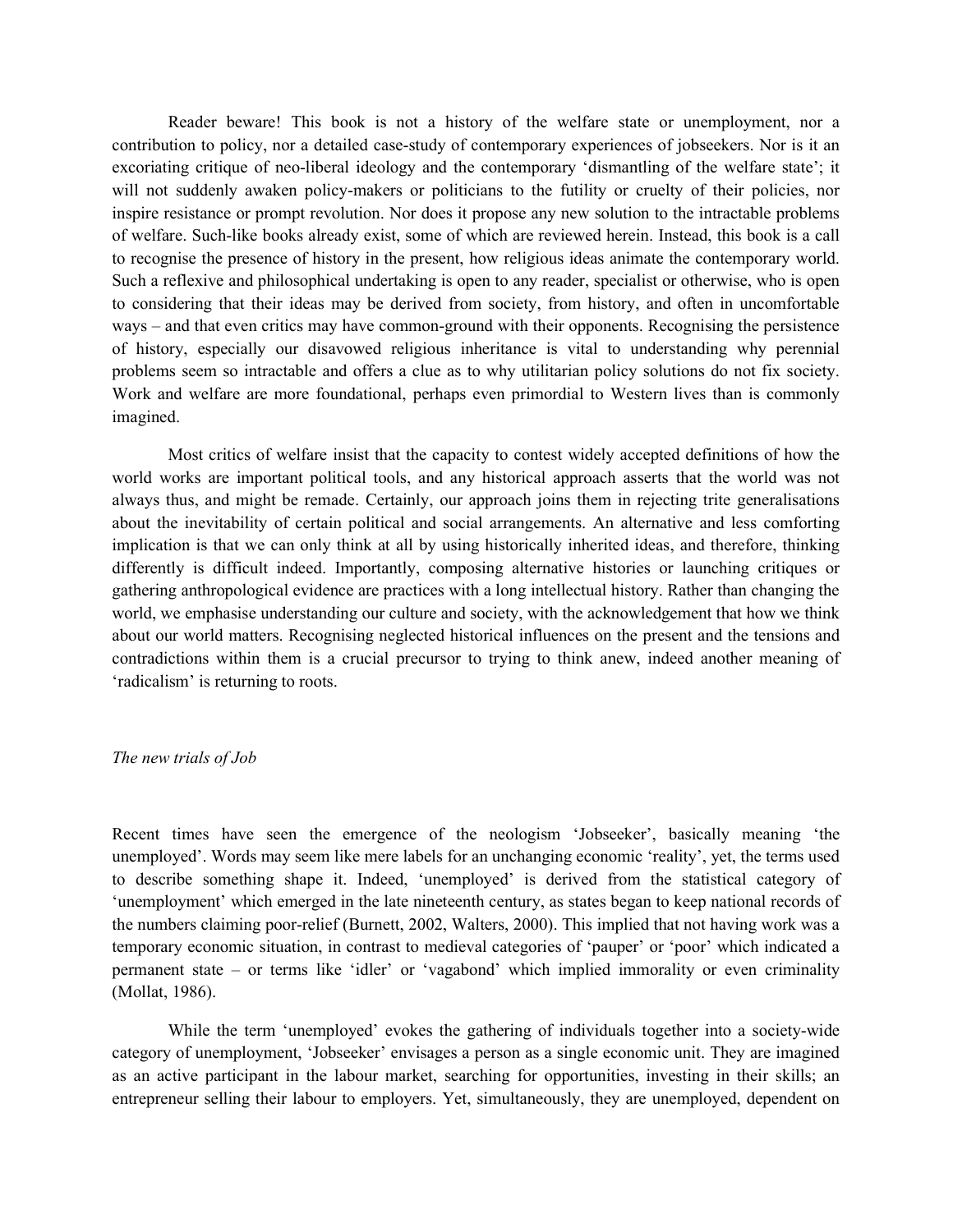the welfare office, enduring months of frustrated jobseeking. The logic of jobseeking and welfare activation is that unemployment and welfare should be arranged so that an individual is compelled to engage in the labour market. The market competition for work has moral significance.

 A revealing parallel to jobseeking is the Old Testament Book of Job. Job – Iyov in Hebrew is a pious and prosperous man who is tested by God at the instigation of the devil in a quixotic story. Catastrophically, his livestock, servants, children die in turn, yet distraught Job still blesses God in his prayers. After further torments Job wife beseeches him to curse God. Job's friends suggest that he must have done wrong to receive such a fate, and eventually Job accuses God of being unjust. One of Job's friends chastises Job, saying God is never wrong, and that we cannot comprehend all that God does. God appears in a whirlwind, demonstrating his reality and power, and restores Job's good fortune, granting him long life and children. Suffering here appears not as something to be overcome or circumvented by action or ignored in passivity, but as a refiner of faith, a purifier of the soul.

The *Book of Job* presents a poetic parable of suffering and faith – widely read to this day – and addresses the theological conundrum of theodicy – why an all-powerful, all knowing and benevolent God allows bad things happen to good people. Religions offer justifications, whereas political realism simply says; 'And the weak suffer what they must?' (Varoufakis, 2016). The sufferings of Job are also distinctly economic; his fortune depends upon God who then tests his faith by ruining him, yet without harming him personally.

The poetic myth of Job, commonly dated sometime between the  $6<sup>th</sup>$  and  $4<sup>th</sup>$  century B.C. is a persistent source of food for thought, inspiring reflection on more immediate philosophical and political concerns: Negri (2009) argues that Job reflects labour resisting capitalism. Deleuze (1994) suggests that Job demands recognition and accountability from a capricious deity. Spivack (1958) sees the parable as the development of an inner conscience and personal relationship to God. Darker hints of sacrifice are detected by Girard (1987). For Jung (2010), the story of Job reveals the devilish dimension of God, despite Christian and Enlightenment banishments of evil – considered simply as the absence of God or reason.

Each theorist attempts to explicate a 'hidden' dimension of the parable, yet really the message is familiar and suffuses Christian, Western and Modern culture. Misfortune is a test which tries our fortitude. What doesn't kill us makes us stronger. The sufferings of Job are a trial of faith; those who persist in hope despite everything will eventually succeed. Implicitly, suffering is a way of purifying, purging individuals of their sinful tendencies.

Growth through adversity is not only part of our philosophy of life; it suffuses our policies, and it is institutionalised in how the unemployed are treated. The 'Economy' is our primary test, where the invisible hand of the market replicates the 'hand of God' (Cox, 2016). Those who need state support, especially the unemployed, are forced to suffer and put to the test of seeking work. Effectively, the state becomes the incarnation of providence, testing individuals to the limit (Agamben, 2011). Yet, like Job, the Jobseeker must not despair, but hopefully and interminably seek salvation in the form of employment (Pechenino, 2015).

Strikingly, Job's good fortune is attributed to him being favoured by God – he is selected or elected by God's pre-determined will. Just as swiftly, he is cast out of God's favour, a reversal of fortune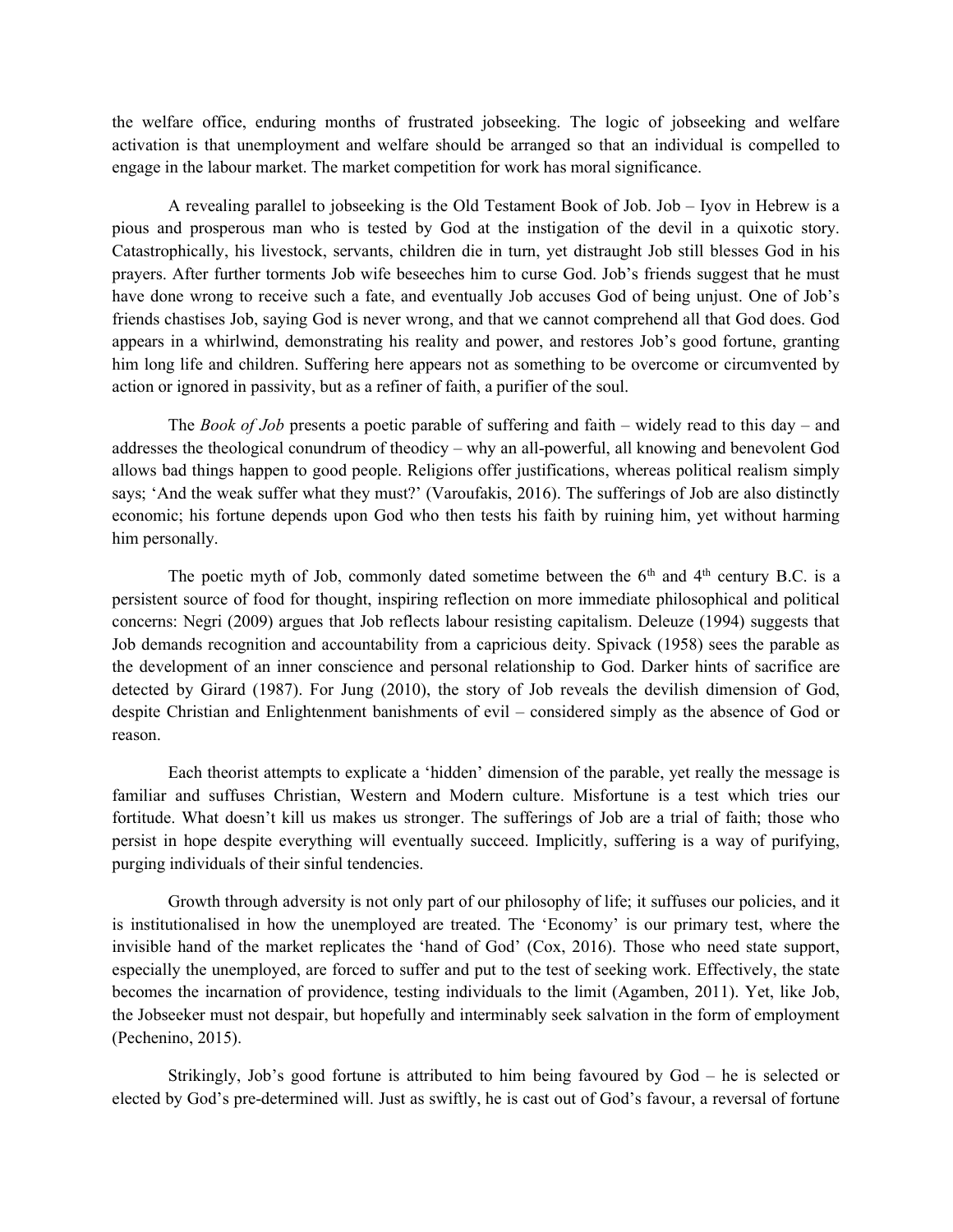faster than economic recession. Yet, he remonstrates with God, demanding justice, a fair test, a second chance (Deleuze, 1994). This enigmatic relationship of fate and faith, tests and trials, purging and redemption animates the modern economy and welfare state to this day.

## The problem of unemployment

Politicians, policy-makers and the public at large view unemployment as a problem to be solved, principally by jobs, delivered by economic growth, in the pursuit of 'full-employment'. Despite occasional recessions, temporary interruptions to continuous and compounded economic growth, almost every year, more people work globally to create more goods and services than ever before. Yet since World War II, every decade has seen rates of unemployment edging upwards gradually almost everywhere, somehow, despite repeated economic recovery and growth – there were still people who needed a job. Modern capitalism is a work-culture of unlimited growth, but also haunted by a nostalgic dream that once, everyone had work, and that the economy was stable and functional; States across the OECD work tirelessly to reduce unemployment to almost nothing; from their perspective the economic shocks simply temporarily enlarged the problem.

 Through boom and bust states manage unemployment continuously, not just through providing financial supports to alleviate poverty, but through 'active labour market policies' (ALMPs). These ALMPs have replaced 'alms for the poor' – supports are no longer charitable, but exist to support work. ALMPs are varied, but basically they are attempts to 'reform' or 'transform' the individual; either by giving them training or education – 'human capital building', or by putting pressure on them to find work, sometimes known as 'welfare conditionality'. Rather than simply being supported, the unemployed must engage with case-officer meetings, group engagement, psychological and algorithmic profiling, motivational or CV workshops, and carry out extensive monitored job-searches, and accept almost any employment or training they are offered. Failure to comply will eventually or immediately lead to sanctions; cuts or suspension of welfare payments, leaving individuals with no support.

 Contemporary academic research has explored welfare conditionality extensively in different jurisdictions, for instance, the Danish system is more oriented towards flexible working, the French to rights-based administration, the Irish towards local adaptions and caprice, and the UK system towards increasingly harsher and punitive approaches (Boland & Griffin, 2015, Dwyer, 2016 Hansen, 2019). Across this research, it is clear that welfare sanctions sometimes push people into poverty, debt, homelessness, black-market activity and even suicide, with mental and physical health impacts which are hard to measure. Indeed, even those who are never sanctioned are pressurised and stressed by the everpresent threat of sanctions.

 Officially, ALMPs, conditionality and sanctions exist to 'get people back to work', and there is some evidence that they may shorten the average period of unemployment, although such statistical findings have been contested (Card et al. 2015). Critics have suggested that ALMPs simply accelerate a cycle of low-pay/no-pay by pushing individuals to take up precarious work (Shildrick and McDonald, 2012). While the threat of sanction may be a motivation, the actual impact of sanction on an individual may render them less likely to gain employment.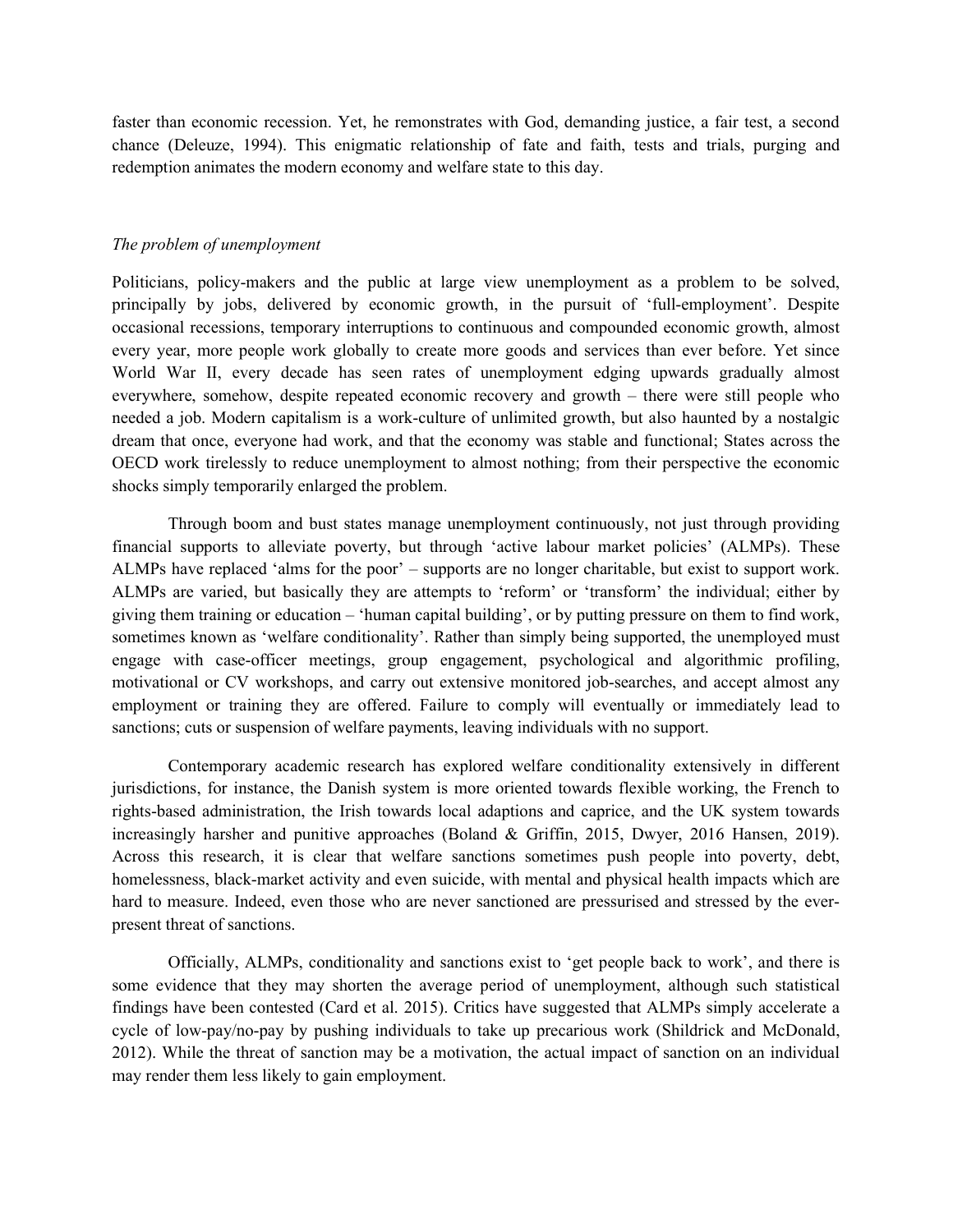Despite these criticisms, the effort to 'reform' the unemployed intensifies: There is increased psychologised testing and behavioural economics style 'nudges' to 'activate' jobseekers (Friedli & Stearn, 2015, Frayne, 2019). Pressure is applied to more and more groups, for instance, the chronically ill, migrants, people with disabilities, single parents of increasingly young children and those in part-time work (Dwyer, 2019, Watts and Fitzpatrick, 2018). Entitlements become increasingly 'conditionalised', for instance, the increased use of 'Conditional Cash Transfers' (CCT) in South America and elsewhere, which make support dependent on certain behaviour, re-education or even health or life-style choices (Humpage, 2019). Welfare conditionality has gone digital, with jobseekers required to register on certain websites and complete supervised on-line searches, having their CVs rewritten by motivational coaches.

 Beyond examining the largely negative experiences of unemployed people subjected to welfare conditionality, scholars have analysed the political and media debates around these policies, researched the inner workings of welfare offices and organisations and traced the impact on the experience of work (Demaziere, 2020, Dwyer & Wright, 2014, Fletcher & Wright, 2018, Jensen & Tyler, 2016, Jordan, 2018, Whelan, 2020). All this cannot be summarised here, but broadly what emerges is that rather than simply supporting the unemployed, contemporary welfare offices intervene in the lives of individuals; basically, states govern the lives of jobseekers.

Governing the Unemployed

The relationship between the welfare office and the unemployed may seem simple, it is even described by policy documents and official forms as a 'contract'; the welfare provides welfare payments and offers support and guidance, in exchange for compliance with requirements for jobseeking by so-called 'clients'. Critics point out that this 'contractualisation' of welfare entitlements is effectively an 'offer you can't refuse'. Clearly, this is not a free market arrangement, but a power relationship, which we describe herein as 'disciplinary' or 'governmental power'.

 This approach is associated with the field of 'Governmentality studies', inspired by the work of Michel Foucault. By joining 'govern' and 'mentality' this approach refers to how states think about society, using academic disciplines, statistics, policy and so forth, to conjure up a series of institutions which shape individual lives (Dean, 2010). This is not a simple 'dystopian' nightmare of government control – though historical liberal thinkers have frequently criticised state tyranny – this form of power is taken on by individuals, literally empowering them. For instance, without the governmentality of education, this book would scarcely be written or read. So, governmentality has multiple effects, its knowledge re-defines reality, its disciplinary power pervades society and it shapes individuals' conduct and selfhood.

 For Foucault 'governmentality' implied a certain 'governing rationality', an orientation towards transforming the lives of individuals and entire societies in pursuit of various ends. Broadly, governmentality assumes that it is always possible to improve and reform, to govern better, and attempts to survey the population and produce interventions and policies which 'optimise' people in specific ways, in an 'eternal optimism' that things can be made better (Miller & Rose, 2013). Yet, this governing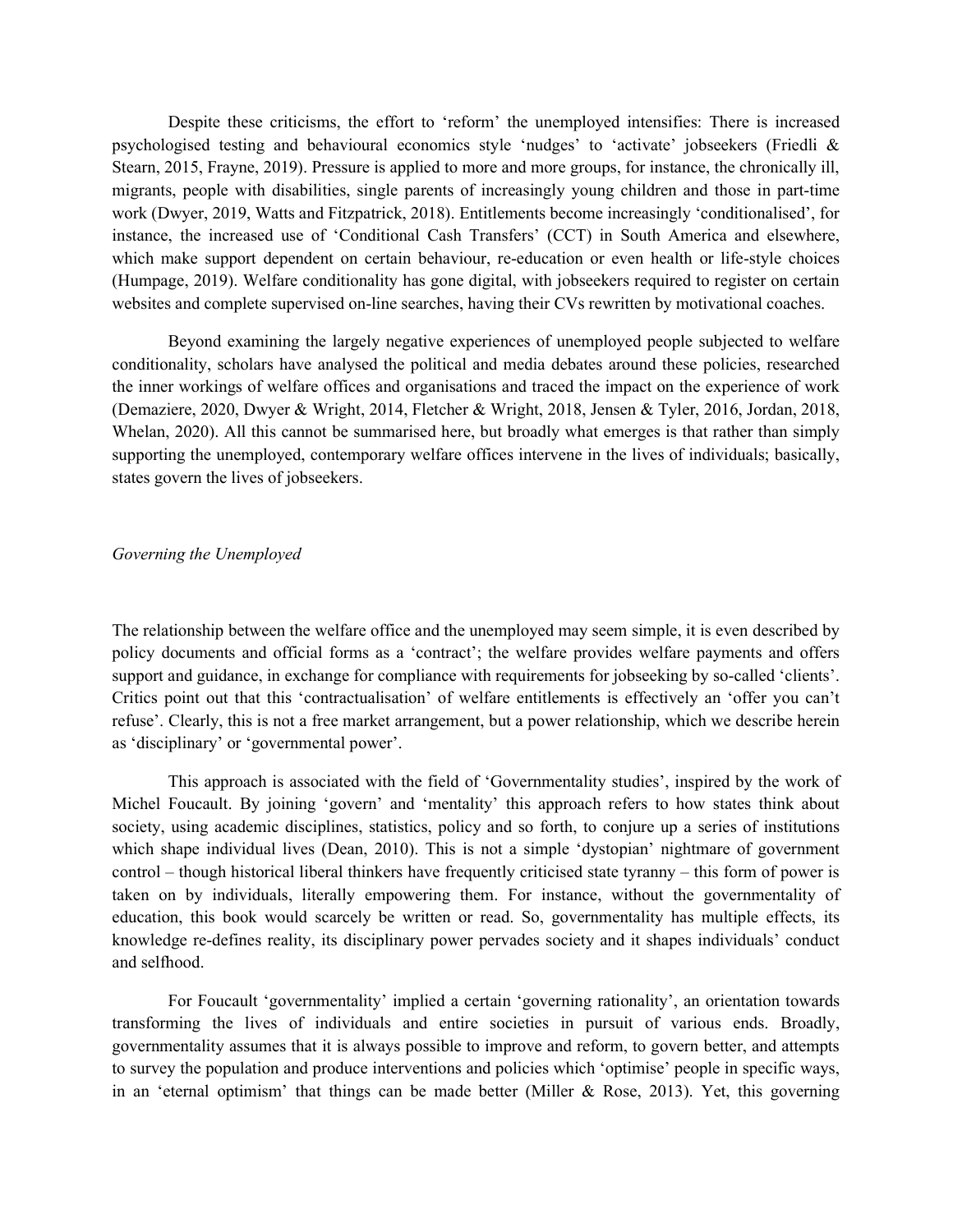'rationality' is not universal reason or infallible logic, but a particular approach, expressing certain values and pursuing particular ends.

 'Governmental' power is most visible at the 'street level', for instance, the lives of jobseekers are shaped by requirements to attend meetings, account for themselves, prove job-search efforts, undergo assessment, retrain and so forth (Brodkin and Marsden, 2013). Such power is clearly 'disciplining' – shaping people's conduct by exercising intermittent surveillance and demanding compliance. Beyond this, academic disciplines shape how unemployment is interpreted as a problem (Bacchi, 2016). A combination of ideas from Economics and Sociology – explored in chapter 4 – suggests that the unemployed will fall into a poverty trap and draw the dole rather than work unless incentivised by welfare conditionality, that they will lose their skills and 'work-readiness' if they are not compelled into jobseeking, and incrementally enter a downward spiral of 'subjective deterioration' because work provides various social and individual goods. Consequently, jobseekers tend to blame themselves for failure to secure employment, rather than the lack of suitable openings or the number of candidates (Sharone, 2013).

Strikingly, two meanings of 'discipline' meet in the welfare office: Firstly, policy is created by academic 'disciplines' – forms of knowledge which define social phenomena in key ways – 'posing the problem' of unemployment in specific ways (Bacchi, 2016). Secondly, the unemployed are subject to 'discipline' interventions into their personal conduct, as though joblessness were a sickness or moral failing. Of course, the problem of widespread job shortages are acknowledged, yet ALMPs never create jobs, only reshape individual conduct. While in 1909 Beveridge published Unemployment: A Problem of Industry, the underlying assumption since then and long before is that 'unemployment is a problem of government'.

# Cruel to be kind?

Why must the unemployed be made to suffer? ALMPs primarily seek to free the unemployed from their situation – even considered 'emancipation' (Hansen, 2019). Welfare conditionality clearly has negative impacts, yet officially it is only 'cruel to be kind', tough love, a sort of testing or challenging of the unemployed to motivate them to find jobs, despite being ineffective (Fletcher and Flint, 2018). How can we explain this 'government rationality'? Why is suffering essential to the system? Elsewhere we have described this impulse metaphorically as 'chemotherapy' (Boland & Griffin, 2016), highlighting the medical model imposed upon unemployment, as though it were a pathology to be cured by tough but purifying measures. Yet, there is more at play, ALMPs are not just invasive treatments and Work Coaches demand not just better conduct but also that the unemployed examine themselves. Furthermore, the test of the transformation of the unemployed individual is the labour market.

Unsurprisingly, many critics diagnose capitalism as the root problem; for instance, Grover (2012) suggests that these emergent forms of harsh conditionality serve the purpose of 'commodifying labour' – that is, turning individual lives into labour a useful resource for employers, capitalists who exploit the productivity of real work to accumulate wealth. Furthermore, Grover (2019) argues that the state is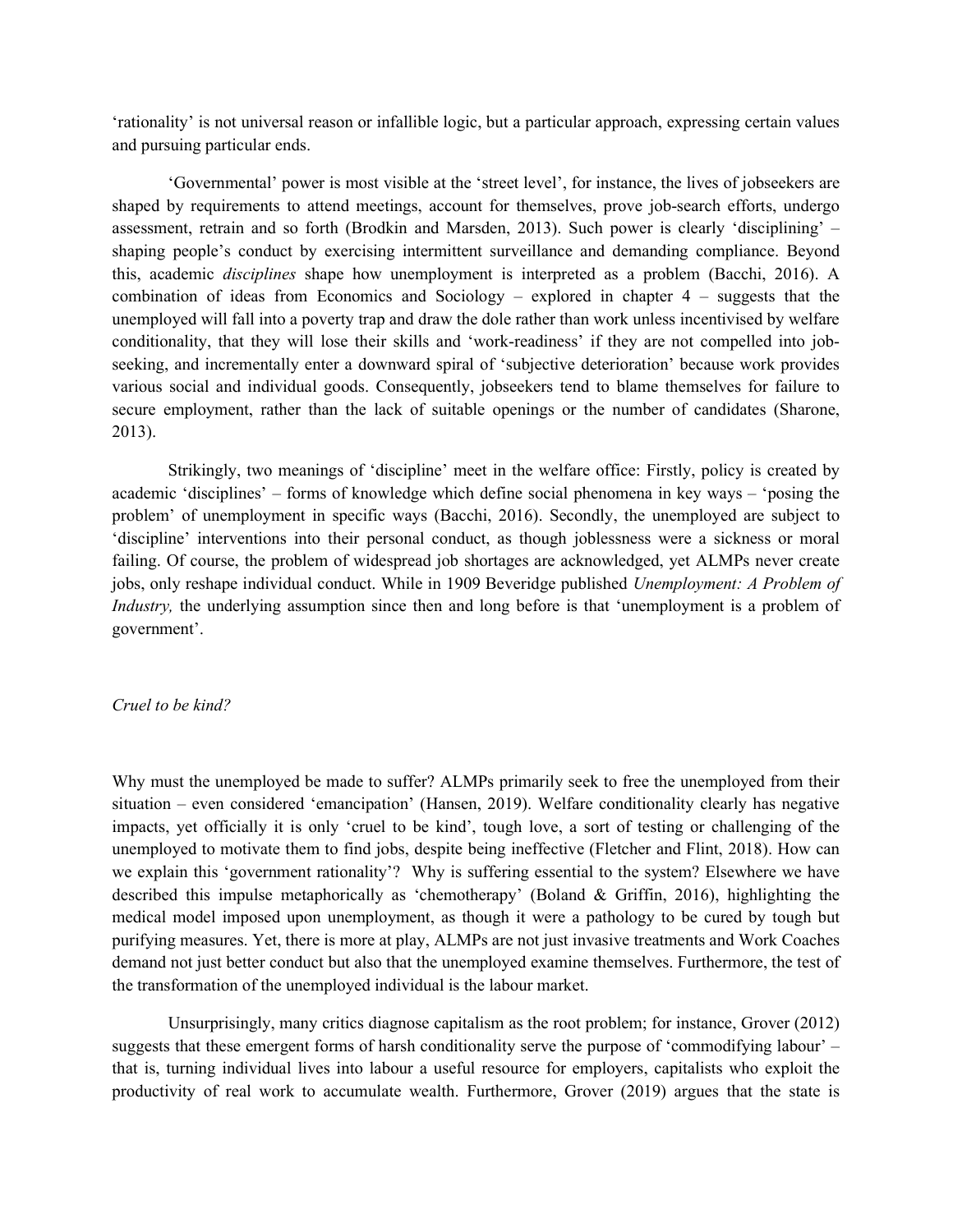complicit in these processes, as it exerts power over citizens, imposing precarity, austerity and inequality through the machinery of the welfare state – the very institutions which were supposed to alleviate these difficulties.

 Supposedly capitalism is 'liberal' in the sense of cultivating market freedoms, yet welfare conditionality is authoritarian: a paradoxical hybrid of 'liberal authoritarianism'. In Punishing the Poor (2009), Wacquant describes the emergence of a hybrid 'centaur state', which deregulates and allows liberties to business and especially finance capitalism, but simultaneously imposes a starkly authoritarian rule upon the poor. This is most noticeable where states are 'tough on crime', through the growth of prisons and militarisation of policing, but largely stems from 'welfare reform' – dismantling and conditionalising the welfare system which drives poverty and racial ghettoisation, considered as problems of 'law and order' rather than economics and social policy. While there is something to this 'punitive' turn thesis, it scarcely accounts for the extensive governmental attempts to transform or reform jobseekers.

For decades researchers have examined the shaming and stigmatisation of welfare claimants, and particularly the use of moralising concepts of the deserving and undeserving poor (Whelan, 2020). Such ideas are expressed in the media, increasingly as a form of popular entertainment (Jensen & Tyler, 2016), in politicised policy-making (Gaffney & Millar, 2019), and are even expressed in the very processes and architecture of welfare activation (Wright, 2016). Strikingly, those who are unemployed often tend to reproduce stigmatising discourses about other, 'real' unemployed people – the 'skivers / shirkers / spongers' who have supposedly 'never worked a day in their lives (Shildrick & MacDonald, 2013).

Indeed, stigmatisation can be considered as a form of social control: Imogen Tyler's Stigma (2020) argues that beyond temporarily spoiling the identity of individuals through social shaming, concerted political and institutional efforts to stigmatise welfare claimants work precisely to re-shape behaviour and leave psychic and even physical marks on the unemployed. Moving beyond the wellestablished ideas of Goffman about social-role stigmatisation and the individual negotiation of shame, Tyler argues that stigmatisation is a distinctly political and governmental project which produces docile – and damaged – jobseekers, and can only be resisted through collective solidarity.

Yet beyond the logic of the 'stigma machine' clearly welfare reform has a broader project than simply 'punishing the poor'. Specifically, activation aims to re-train, reform and improve the unemployed, making them better jobseekers and eventually workers. From policy-makers to street-level bureaucrats, the ambition is to reform the unemployed, and while moralising judgements and harsh decisions are part of welfare conditionality, the system is not simply capriciously cruel. To understand this 'rationality' of purifying people through suffering, we must turn to theology.

#### Theology resurrected

For centuries the West has proclaimed its 'secular' nature, yet there is something ironically religious in proclaiming a new age. Many social sciences are experiencing a 'theological turn' (Juergensmeyer, 2013; Schwarzkopf, 2020) which examines the religious roots of meaning, belief and the sacred in modernity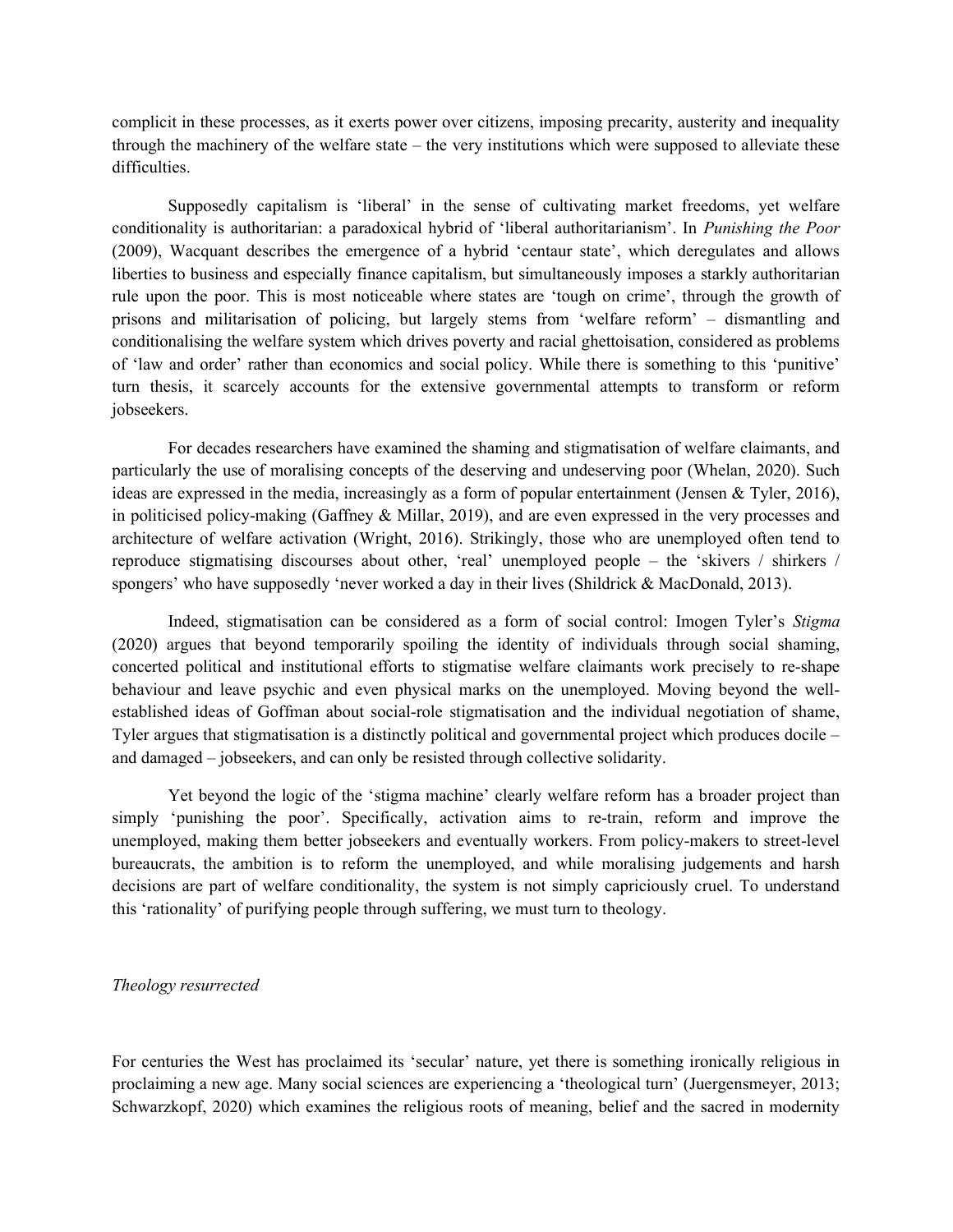(Habermas, 2008). The contemporary 'reformation of welfare' is the result of states incrementally institutionalising theological ideas through welfare policies, and thereby transforming the lives of individuals – something churches did more directly for centuries.

 Most scholars of the welfare state consign the influence of religion to the past: The standard story of the influence of religion on the welfare state is largely confined to the idea of charity. Before there were workhouses and poor-houses, medieval Europe gave alms to the poor and supported the destitute within the parish out of Christian obligation. Early theologians such as Pelagius and Dominus variously debated the morality of riches and obligations to the poor, for instance, St. Francis insisted on the idea of personal poverty and many apocalyptic preachers demanded the radical redistribution of wealth. Yet, for millennia, Augustinian ideas of charity held sway: All humankind, rich and the poor, are fallen sinners, continuously straying from God's commandments and therefore always in need of redemption, thus, charity should be a regular yet voluntary obligation (Holland, 2019). Welfare effectively occurred via the religious practice of expiating sins by giving alms to the poor. Eventually, the state took over the care of the poor from the church and parish authorities, along with the moral ideas of Christianity – the condemnation of idleness and the idealisation of work.

Crucially, reforming welfare policy is not simply a matter of fine-tuning rules, processes and institutions within the state, but follows cultural models. While political discussions often focus on the costs of welfare payments and their impact on the economy, these numbers describe deeper concerns; the lives, the behaviour, the very being of those who claim welfare payments. Ideas like 'incentives', 'culture of dependency' or 'human capital' may initially seem like academic abstractions, but they reflect inherited ideas. Policies which are abstractly described as 'labour market reforms' or 'activation' are attempts to transform individuals: whether through sticks and carrots of incentives or education and training, the aim is to reshape the attitudes, behaviour and decisions of individuals; this is an attempt at 'reform' – to purify and save the individual.

 Architects of welfare conditionality are not coy about this goal; they tend to carefully avoid moralising and religious language, but they explicitly aim to transform the unemployed into active jobseekers. Obviously, there are different approaches: Some focus on incentives – which implies the unemployed are lazy, feckless and greedy, or too proud to take humble work and therefore need reformation; Others formulate arguments around the 'culture of poverty' or 'welfare dependency' which imply the unemployed need to be re-educated in the 'work-ethic'. Recognising that these ideas are shaped at least partially by religious ideas may help us to understand them better – and the hold they exert on the imaginations of policy-makers and populations.

 Yet, this book is not simply a critique which identifies others as 'ideological' but a reflexive interrogation of how our Judeo-Christian culture shapes our thoughts and lives today. Theological ideas are adapted and adopted by economics, but also sociology, anthropology, psychology and so forth. Specifically, the crucial idea here is that humans can be transformed by their experiences, yet they make their own choices and actions. This is the idea of socialisation, but also of salvation. These ideas suffuse Western society beyond the ivory tower – which was hardly their origin in any case – and influence how states govern their subjects.

 Crucially, states assume that individuals are transformable and that suffering and challenges will make them stronger. Therefore the state *reforms institutions to reform individuals*, historically by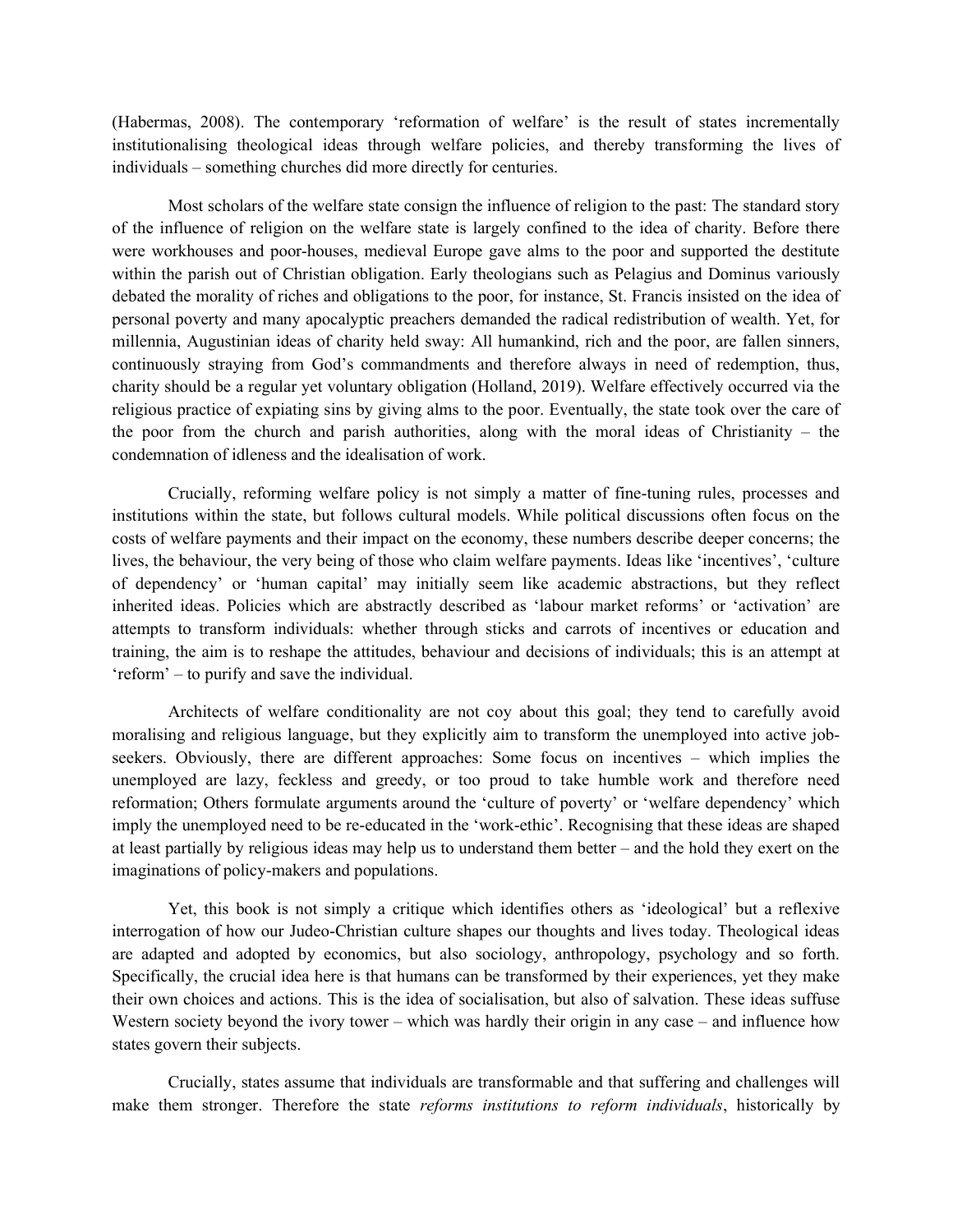containing them within actual spaces – poor-houses, asylums and even work-camps (Fletcher, 2013). Yet now, these are diffused throughout society, and the individual pressurised, enticed and empowered to reform themselves in line with the priorities of governance. Perhaps these governmental projects are often ineffectual or may also be partially resisted by those subject to reformation, but what matters is how it permeates our contemporary thinking, almost to the eclipse of any other ideas, as the only way forward.

#### What is at stake in this book?

This book is intended to be thought-provoking, exploring new avenues for understanding the contemporary transformations of welfare. Yet, it is relatively accessible, not requiring the reader to have an expert understanding of the sociology of unemployment, welfare policy, labour-market economics or esoteric theological knowledge. Rather than exposing secret hidden histories, this book restores connections, allowing us to recognise how the relatively well known ideas of the Judeo-Christian world animate the modern world. These are usually discounted as fairy-tales, but the argument is not that policymakers believe in metaphysics or superstitions, but that underlying ideas – models of human choice, versions of self-transformation, idealisations of work – inform and animate the welfare state. As such, the book is inevitably centred on the distinctly western Judeo-Christian inheritance which matters mostly in Europe and in the Americas; the ideas presented here will be less resonant or even irrelevant for other places.

 The phrase 'reformation' inescapably evokes Protestantism, which marks the rejection of alms and charity alongside the growth of reformatory institutions. Yet, new modes of 'policing the poor' anticipating the welfare state predate Luther and Calvin (Michielse and Van Krieken, 1990). Indeed, Catholicism had its own 'reformatio' which equally set out ways of reforming individuals, for instance, inventing purgatory and penitential pilgrimages or regular confessions. Thus, the book is about the tensions between different principles which exist within Christianity rather than for or against its various versions. Any religion or culture has competing demands and ideals within it, rather than a simple coherent ideology, and to an extent this book is an attempt to redress the current imbalance where we have drifted towards a punitive rather than forgiving ethic.

 Thus, the book is clearly neither for nor against religion – indeed, the whole idea of assessing 'religion' as if from outside is absurd. Claims to being post-religious, atheistic, secular and so forth rely, ironically, on Judaic or Christian models of iconoclasm, anti-idolatry and the separation of church and state. Rejecting religious ideas ironically reiterates the gesture of Moses and subsequent prophets who denounced idol worship as vain superstition – our aim is to recognise how these ideas shape us. Our Archaic Anthropology suggests the importance of recognising that contemporary culture exists in the aftermath of millennia of organised belief which not only contributes to how we organise the state and economy, but constitutes the deep background of our philosophical ideas – not just in the abstract – but how we experience the world and interpret our lives.

 This book attempts to expand the horizons of existing scholarship; there is extensive and excellent research on welfare and unemployment, on individual experiences, social organisation, cultural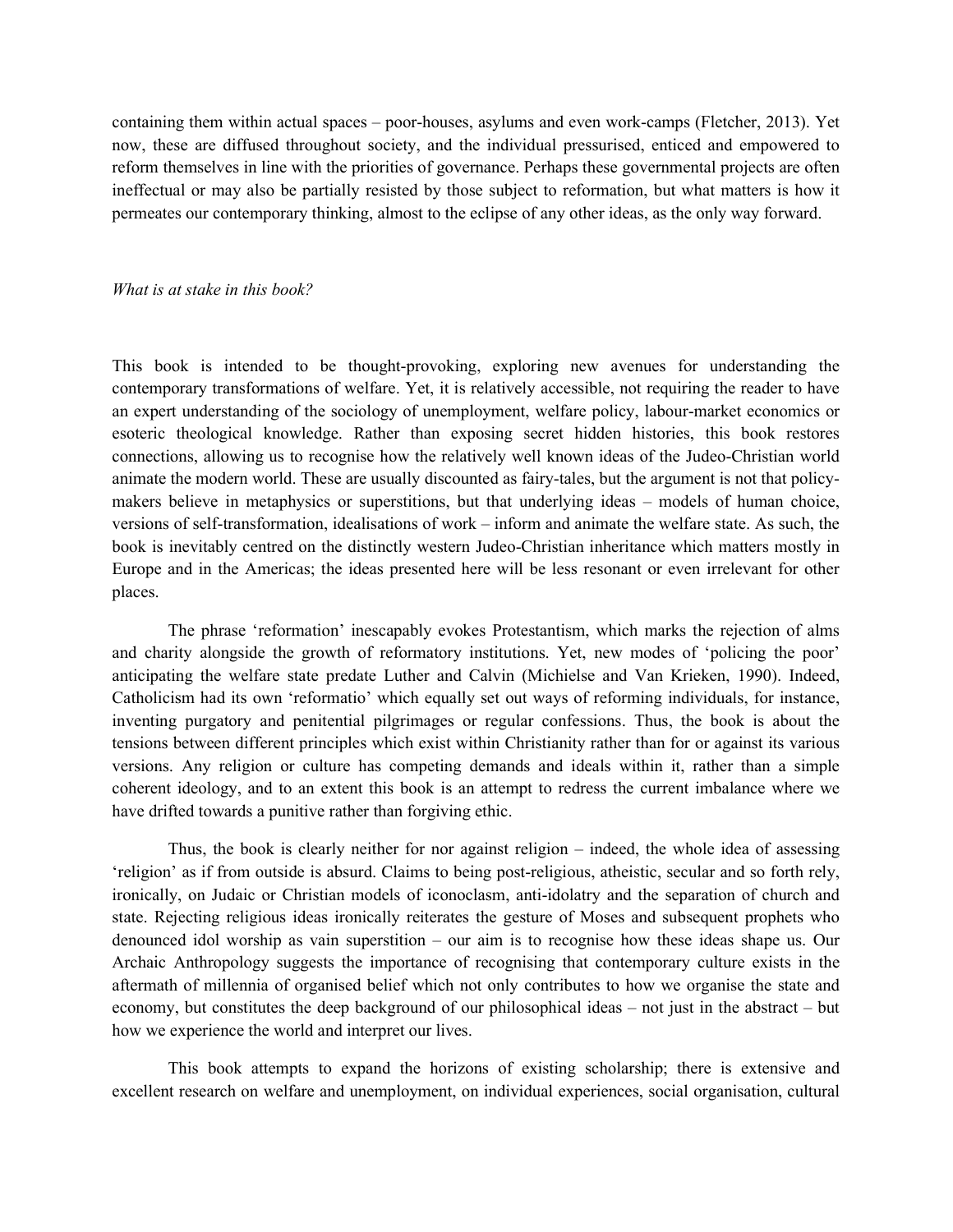ideas and policy. Yet, the actual impact of this research is somewhat disappointing – certainly we were disappointed by the impact of our own research which was highly critical of welfare activation in Ireland. Whether in academic papers, the popular press or even in parliament, criticism does not have the desired effect of reversing the turn to activation and instituting a more humane treatment of the unemployed. Perhaps the ideological proponents of welfare activation are more convincing, or governments may be adherents of neo-liberal ideology. Or perhaps, things might be even worse were it not for these critiques, which restrain other impulses in a plural public sphere. Perhaps we need more resonant cultural ideas.

 We suggest that that contemporary critique does not do enough to understand the deeper political and cultural impetus towards welfare activation. Critics often 'reveal' neo-liberal ideology in politics or policy which unfairly suggests that others are delusional or evil. Such an approach not only tends to provoke policy-makers into defensive positions, but also frames the debate in terms of truth and illusion, so that rival think-tanks and academics can return the criticism – decrying 'left-wing propaganda' or 'bleeding-hearts group-think'. The capacity of words to 'reveal the truth' and 'change minds' is often over-estimated; indeed, criticism suffers from the 'law of diminishing returns – the more there is, the less effective it is – or the perverse logics of an arms race, the more one side critiques, the more they are critiqued in turn during an endless culture war. This book is not a revelation of other people's illusions, but ruminates upon our shared culture.

# **Outline**

Rather than starting at the next chapter, readers should note that many of the chapters of this book work as stand-alone analyses, particularly from chapter four to seven, and readers are welcome to sample these first. These focus on particular elements of economic life – work, welfare, jobseeking and CVs - and how deeper theological and religious ideas considerably shape our modern practices. These are not obscure ideas, but remarkably familiar for Western 'post-Christian' readers, and largely still circulate in popular culture today; ideas of redemptive labour, purgatorial purification, pilgrimages of self-transformation and penitential conversions. Each of these appear initially as arcane superstitions, yet we will argue that they are part and parcel of contemporary thought – how we model 'human nature' and 'society' today.

 So, in Chapter four we revisit Weber's famous 'Protestant Ethic thesis', to examine the centrality of work in modern culture. Beyond the idea of frugal living and relentless reinvestment of profits, we suggest that work is also considered as a mode of self-transformation. While Weber turned to Benjamin Franklin as his exemplar of capitalism, we analyse Maslow and his idea of self-actualisation, wherein to work is to test yourself and grow. From there, we examine how the absence of work in unemployment is considered in the popular imagination and sociology. Curiously, the absence of a job is figured as the opposite of monastic life, not just lacking discipline, but implicitly damned rather than saved.

 Extending an earlier article 'The Purgatorial Ethic and the Spirit of Welfare' our fifth chapter outlines how contemporary welfare activation derives inspiration from purgatory, imposing purifying and redemptive suffering on individuals. Dismissed as mere superstition in modernity, purgatory returns in the numerous institutions of modernity which manage transformation, from penitentiary to poor houses.